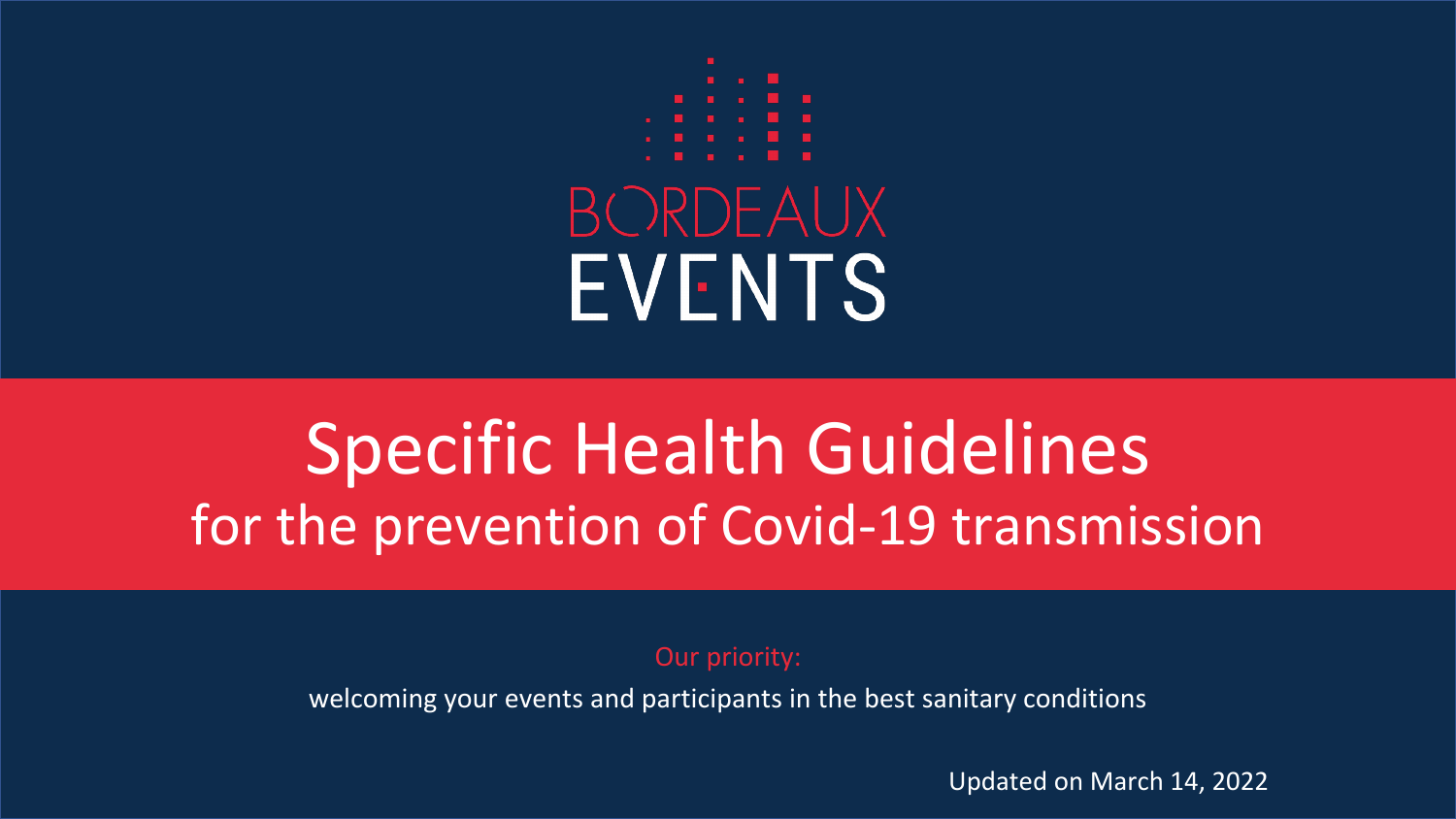

**As part of prevention measures against the risks of contamination by COVID-19, Bordeaux Events has established a set of sanitary rules and guidelines for hosting your events for the general public and professionals at our 5 sites.**

This framework applies to our staff members, partners, suppliers, customers, and all participants of events.

#### **WE COMMIT TO:**

- maintain a high level of awareness among teams and organisers
- ensure compliance of our event venues
- handle the specific installations for your events
- reinforce sanitary measures
- dedicated health protocol support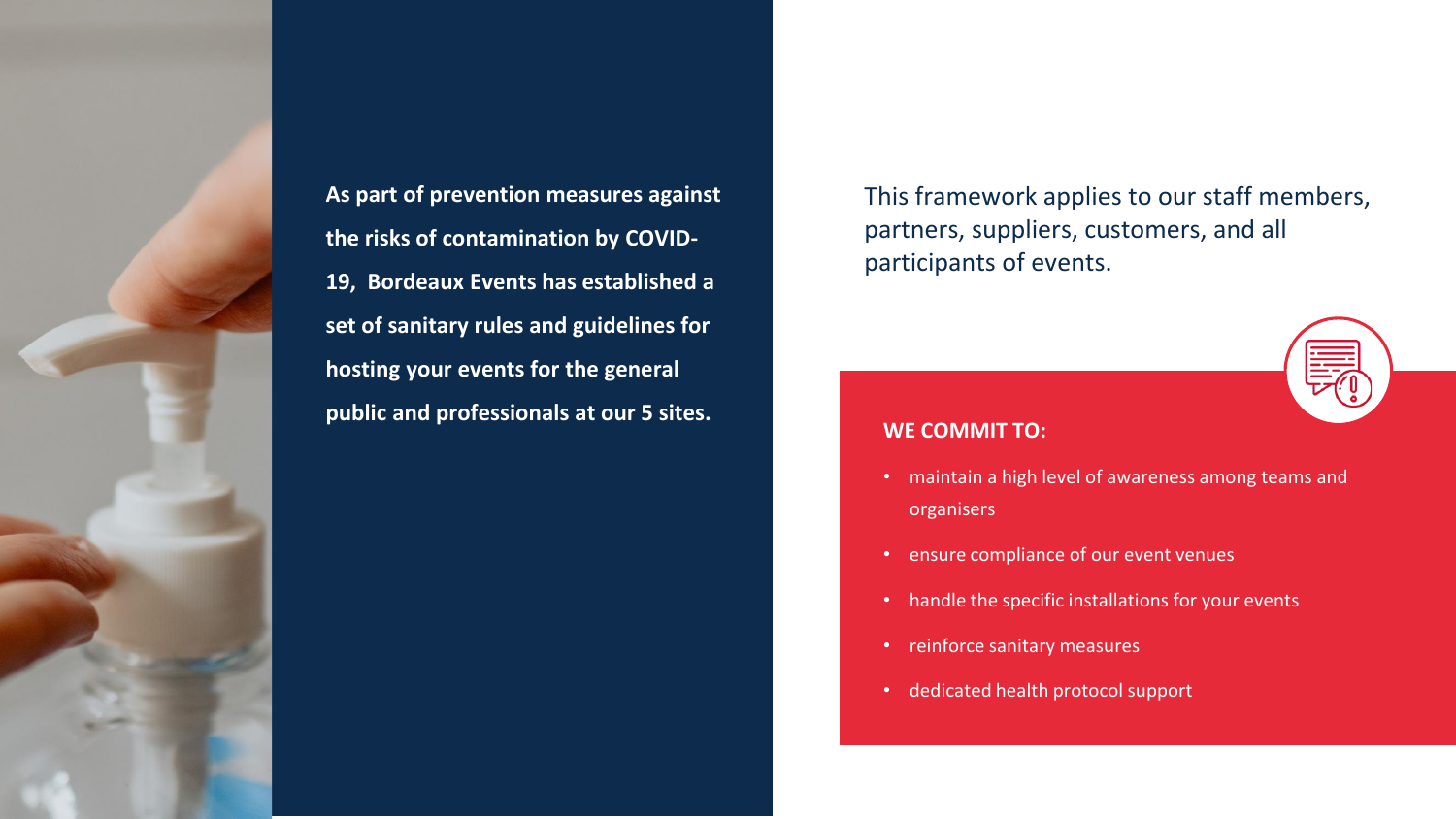## OUR TEAM: MOBILIZED AND COMMITTED COMMITTED TO HEALTH AND SAFETY 1.





To ensure the safety of all, our staff members have been trained in general sanitary measures to fight against the Covid-19 epidemic (hygiene rules, hand washing, use of hydroalcoholic gel)

#### **COVID-19 CONTACT PERSON**

Our Covid-19 contact person ensures health safety rules are followed by our staff members, service providers and organisers.

In cooperation with health authorities, he remains up to date with the latest developments and will be your key contact in establishing the specific COVID-19 health protocol for your event.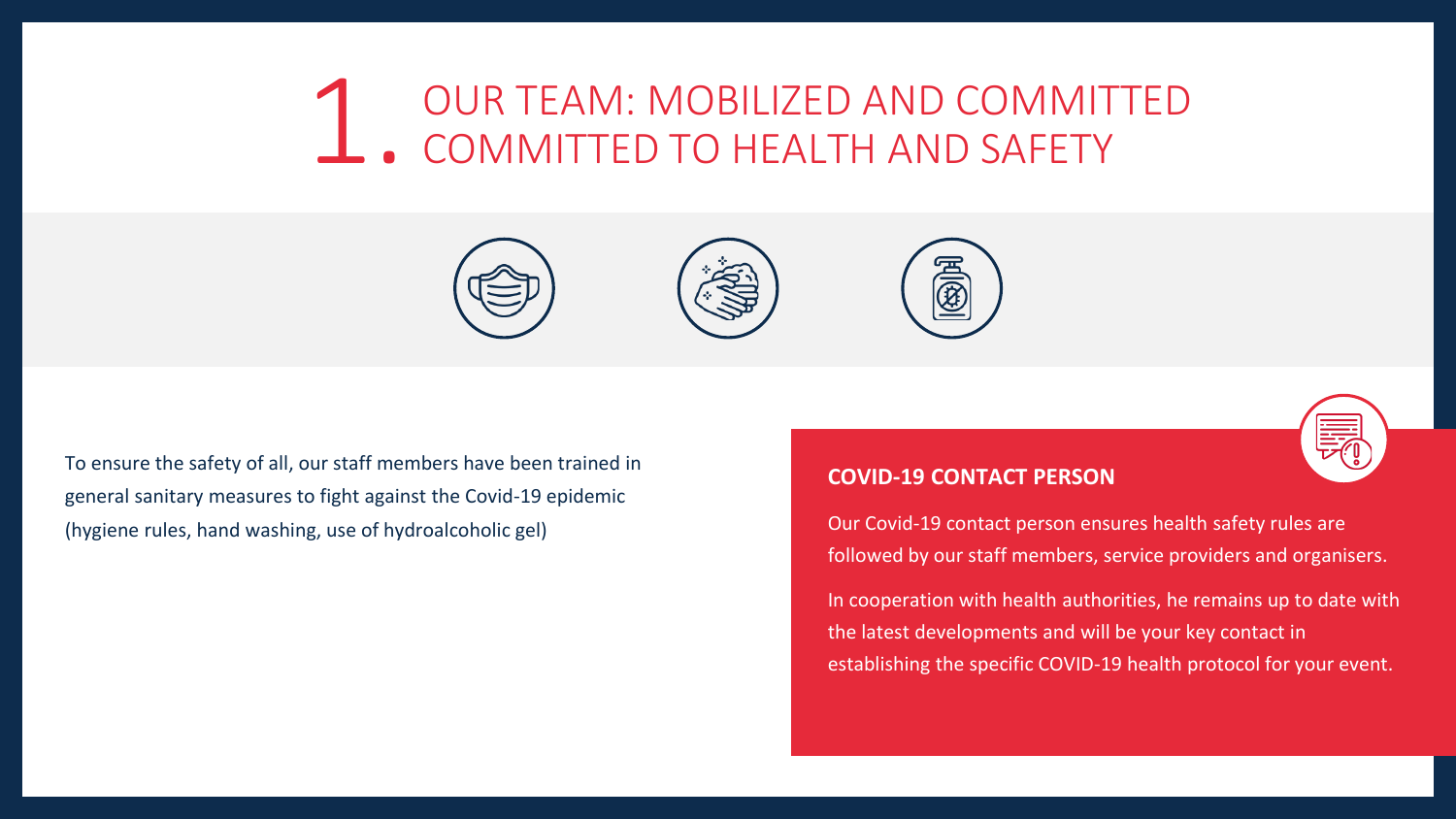# SANITARY GUIDELINES AND FACILITIES AT 2. OUR VENUES





- Single-use equipment in toilets: bactericidal and virucidal soap, paper towels
- Monitoring and adaptation of configurable (fresh air or return air) ventilation systems used for air circulation (hot or cold)

Raise awareness about the TousAnticovid application that participants/visitors can download

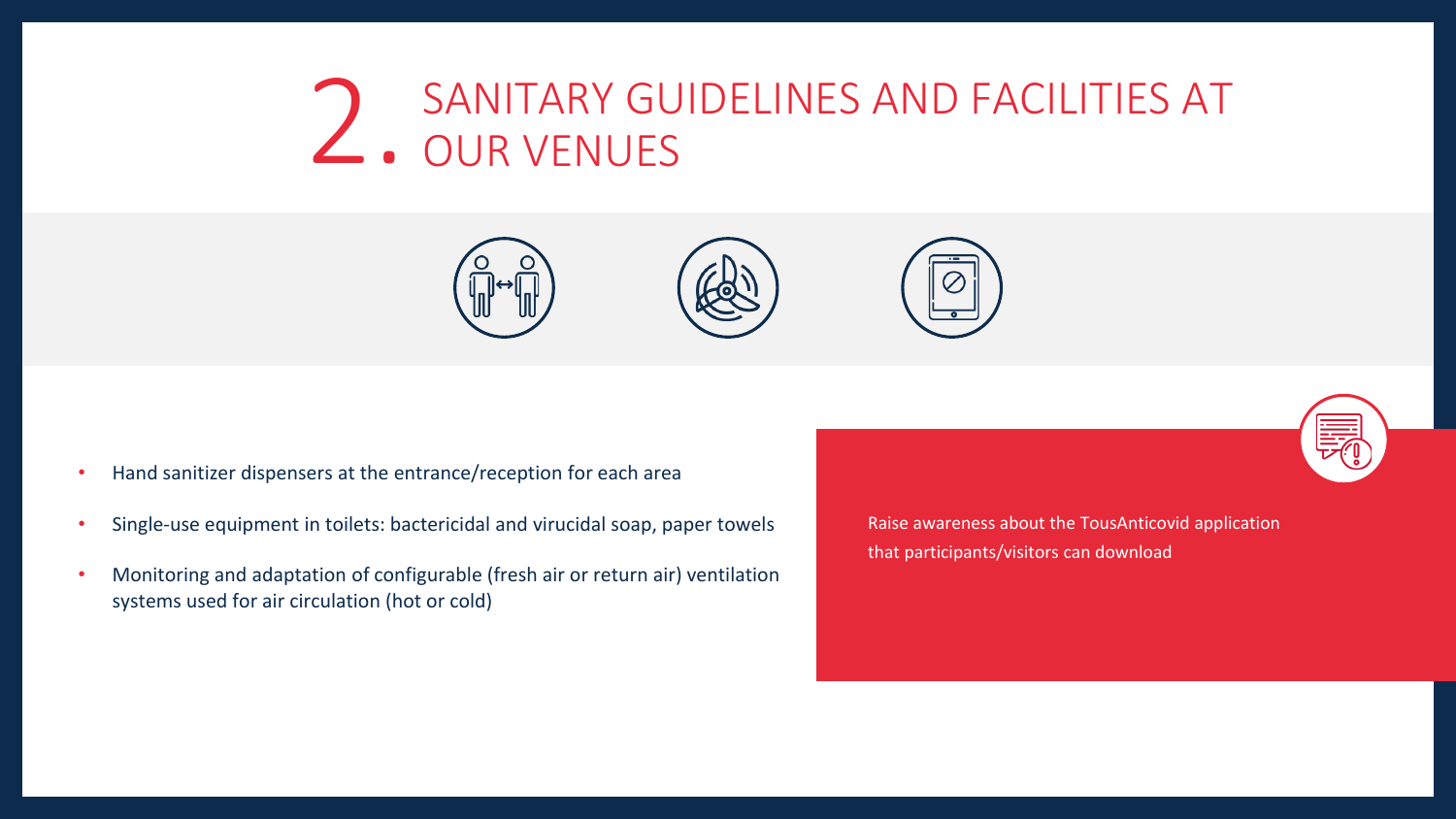## CLEANING AND DISINFECTION 3.









We commit to **systematically disinfect** the areas before and after each event and **increase cleaning protocols** for:

- general equipment: vacuum clean carpets, seats, chairs, rugs, etc.
- contact surfaces: desks, writing tablets, remote controls, screens, escalators, door handles, toilets, payment terminals, lift panels
- specific furniture: stands, tables and chairs, conference room equipment